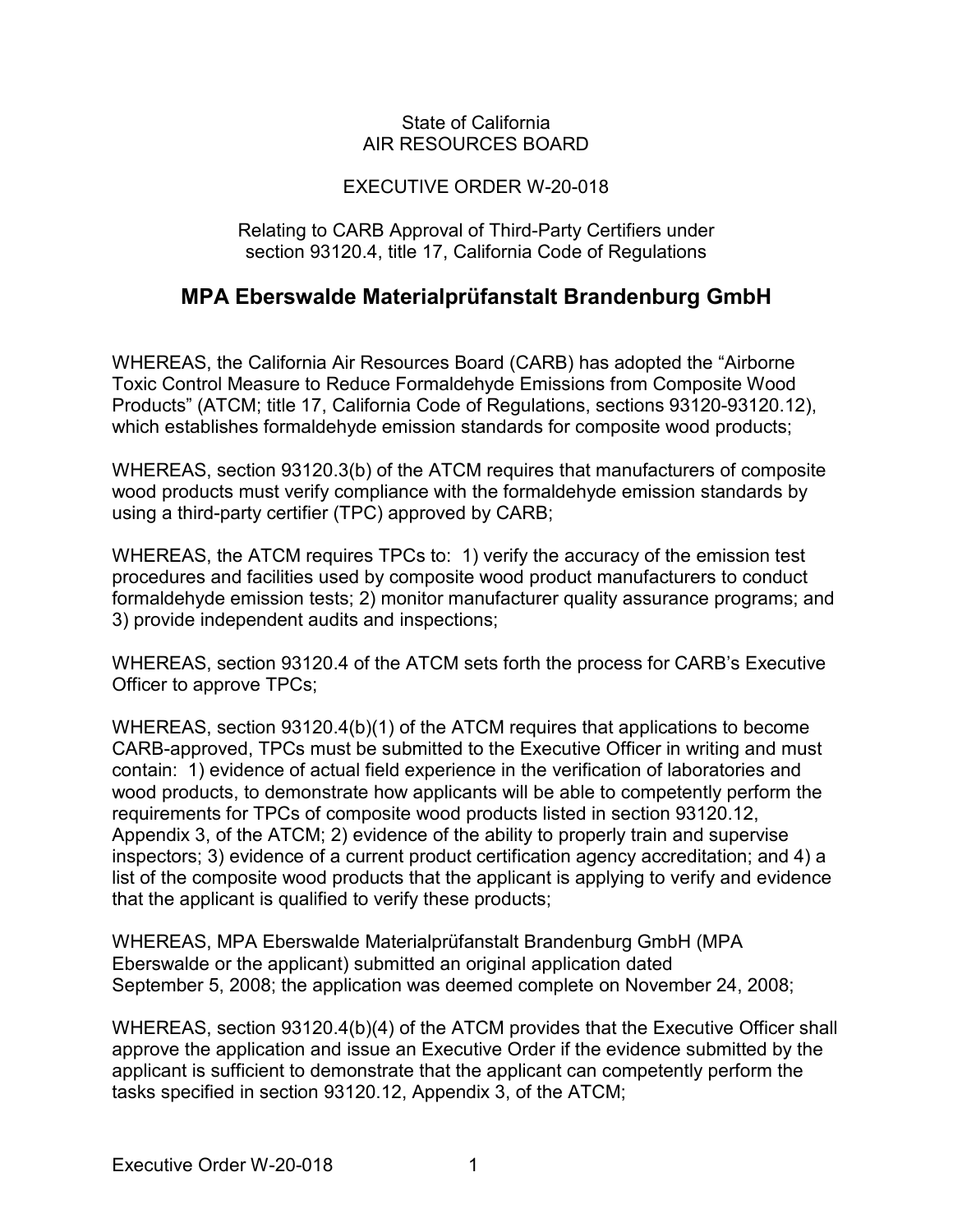WHEREAS, MPA Eberswalde was issued Executive Order W-08-018, signed on December 22, 2008;

 WHEREAS, section 93120.4(b)(4) of the ATCM allows CARB-approved TPCs to apply for re-approval to CARB by submitting an updated application;

 WHEREAS, MPA Eberswalde submitted the original and the updated applications for approval to CARB as follows:

| <b>Executive Order#</b> | <b>Date Received</b> | <b>Date Signed</b> | <b>Actions</b>                                                                                        |
|-------------------------|----------------------|--------------------|-------------------------------------------------------------------------------------------------------|
| W-08-018                | 9/5/2008             | 12/22/2008         | Original                                                                                              |
| W-10-018                | 11/8/2010            | 10/19/2010         | Renewal                                                                                               |
| W-12-018                | 8/9/2012             | 8/24/2012          | Renewal                                                                                               |
| W-14-018                | 6/20/2014            | 7/7/2014           | Renewal and request to<br>add Entwicklungs und<br>Pruflabor Holztechnologie<br>for laboratory testing |
| W-16-018                | 4/12/2016            | 6/29/2016          | Renewal                                                                                               |
| W-18-018                | 3/20/2018            | 4/9/2018           | Renewal                                                                                               |

WHEREAS, MPA Eberswalde submitted an updated application for re-approval to CARB on December 23, 2019, which was deemed complete on April 30, 2020;

 section 93120.4(b)(1); and WHEREAS, the Executive Officer finds that the complete, updated application for re-approval demonstrated the TPC's ability to continue to comply with

 and it is appropriate that Executive Order W-18-018 be superseded by this Executive Order W-20-018. WHEREAS, the Executive Officer approved MPA Eberswalde's request for re-approval,

 NOW, THEREFORE, IT IS ORDERED that MPA Eberswalde is hereby approved as a TPC and is issued the following number designating them as a CARB-approved TPC: **TPC-018**.

 BE IT FURTHER ORDERED that MPA Eberswalde is a CARB-approved TPC for the following composite wood products: hardwood plywood, particleboard, and medium density fiberboard. medium density fiberboard.<br>Executive Order W-20-018 2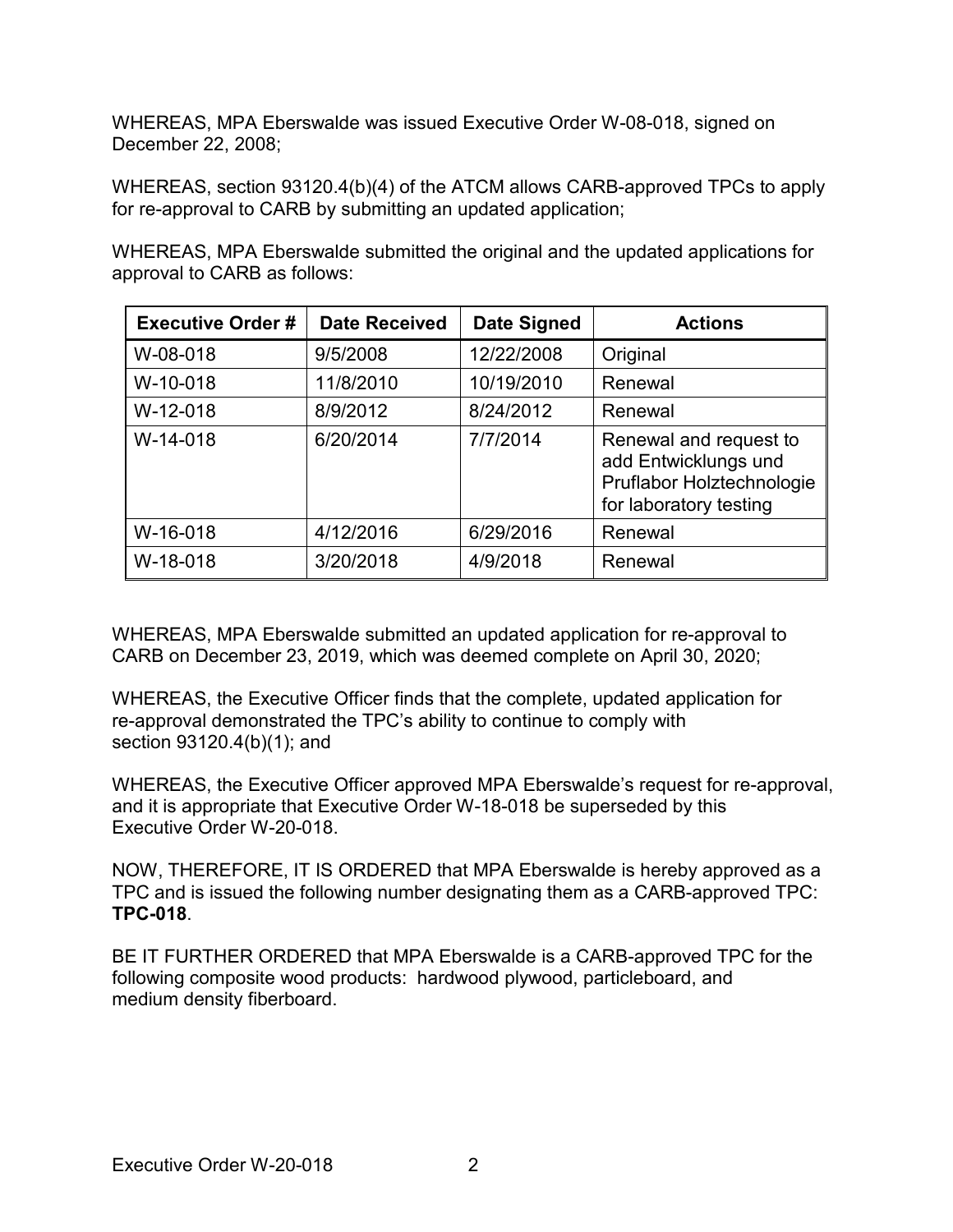BE IT FURTHER ORDERED that this approval is subject to the following conditions:

- 1. MPA Eberswalde must provide their CARB-approved TPC number to each section 93120.12, Appendix 3, of the ATCM. manufacturer it has subcontracted with for services, as specified in
- 2. MPA Eberswalde and their subcontract laboratory listed in Attachment A must chamber facilities. participate in an inter-laboratory study of their primary and/or secondary
- Pruflabor Holztechnologie listed in Attachment A, MPA Eberswalde must submit it is employed. MPA Eberswalde shall not use the subcontractor unless the Executive Officer approves the request in writing. 3. If MPA Eberswalde wishes to use a subcontractor, other than Entwicklungs und a request to the Executive Officer in writing and must provide evidence to demonstrate that the subcontractor can competently perform the tasks for which
- accreditation or certification provided in support of their initial application is renewed, allowed to expire, or revoked within the duration of this Executive Order. 4. MPA Eberswalde shall immediately notify the Executive Officer if any

 BE IT FURTHER ORDERED that this Executive Order W-20-018 supersedes Executive Order W-18-018, which was issued on April 9, 2018.

 application to the Executive Officer as provided in section 93120.4 of the ATCM. BE IT FURTHER ORDERED that this Executive Order shall have a duration of two years from the date it is executed; within 120 days prior to the expiration of this Executive Order, MPA Eberswalde may apply for re-approval by submitting an updated

 BE IT FURTHER ORDERED that the Executive Officer may review and, for good ATCM. The Executive Officer shall not modify or revoke this Executive Order without procedures specified in title 17, California Code of Regulations, section 60055.1 et seq. cause, modify or revoke this Executive Order as provided in section 93120.4(d) of the affording MPA Eberswalde with the opportunity for a hearing in accordance with the

 or hard copy form for two years, for review by CARB upon request, as specified in section 93120.12, Appendix 3, of the ATCM. BE IT FURTHER ORDERED that MPA Eberswalde must maintain records in electronic

 BE IT FURTHER ORDERED that on or before March 1 of each year, MPA Eberswalde section 93120.12, Appendix 3, of the ATCM. must provide an annual report to CARB for the previous calendar year, as specified in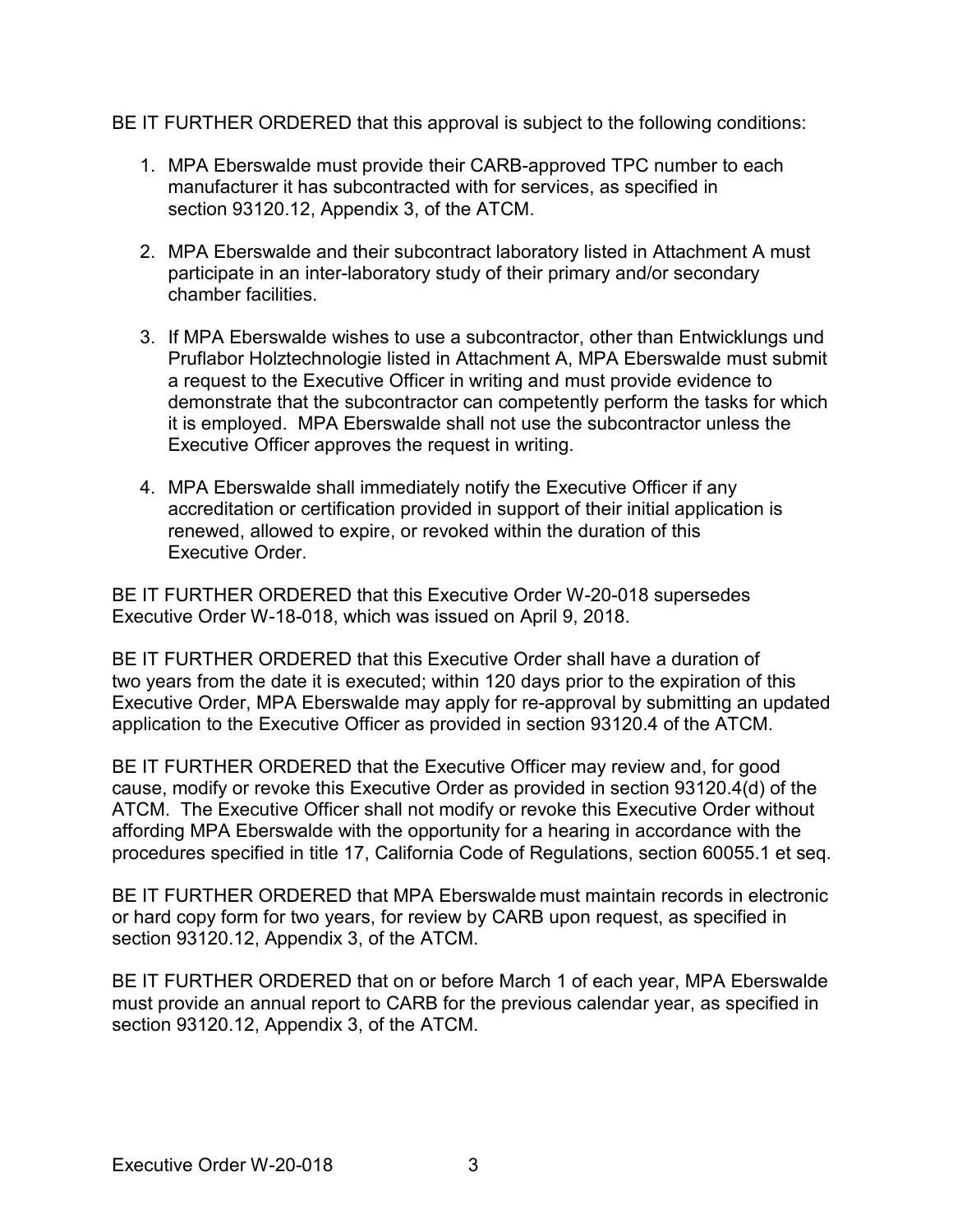writing within 30 days of any change in their ability to carry out the responsibilities of this BE IT FURTHER ORDERED that MPA Eberswalde must notify the Executive Officer in Executive Order.

Executed at Sacramento, California this 30<sup>th</sup> day of June, 2020.

Pichard Bys

\_\_\_\_\_\_\_\_\_\_\_\_\_\_\_\_

Richard Boyd, Chief Risk Reduction Branch Transportation and Toxics Division